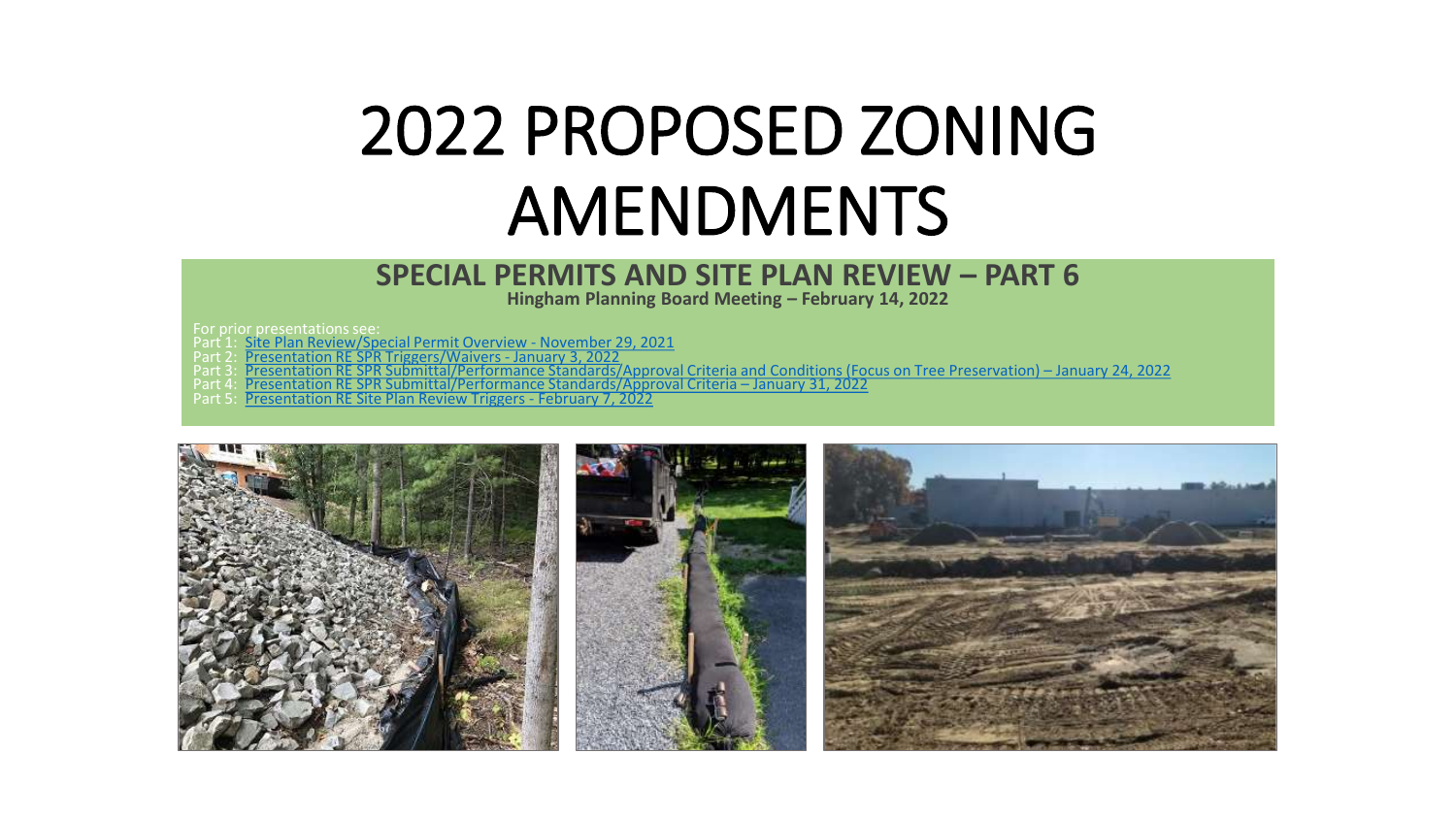## DISCUSSIONS TO DATE

- 1. Discussion of reasons for recommendations and history of special permit and site plan review processes in Hingham
- 2. Review and discussions are ongoing regarding:
	- Creating a uniform "special permit" process regardless of permit granting authority (ZBA or PB), in place of A1, A2 and A3. Authority for issuance of special permits would remain the same.
	- Making Site Plan Review a free-standing permit that is always independently enforceable and not "binding" on the ZBA
	- Modifying Site Plan Review triggers/thresholds
- 3. Preliminary consensus of Board members for:
	- Standardizing review timelines and lapse provisions for all site plan review applications
	- Clarifying submission requirements for consistency of applications
	- Revising criteria/performance standards to eliminate redundancy and set clear, objective standards
	- SPR Conditions, and SP/SPR Procedures
- 4. Agenda for February 14, 2022:
	- Site Plan Review Triggers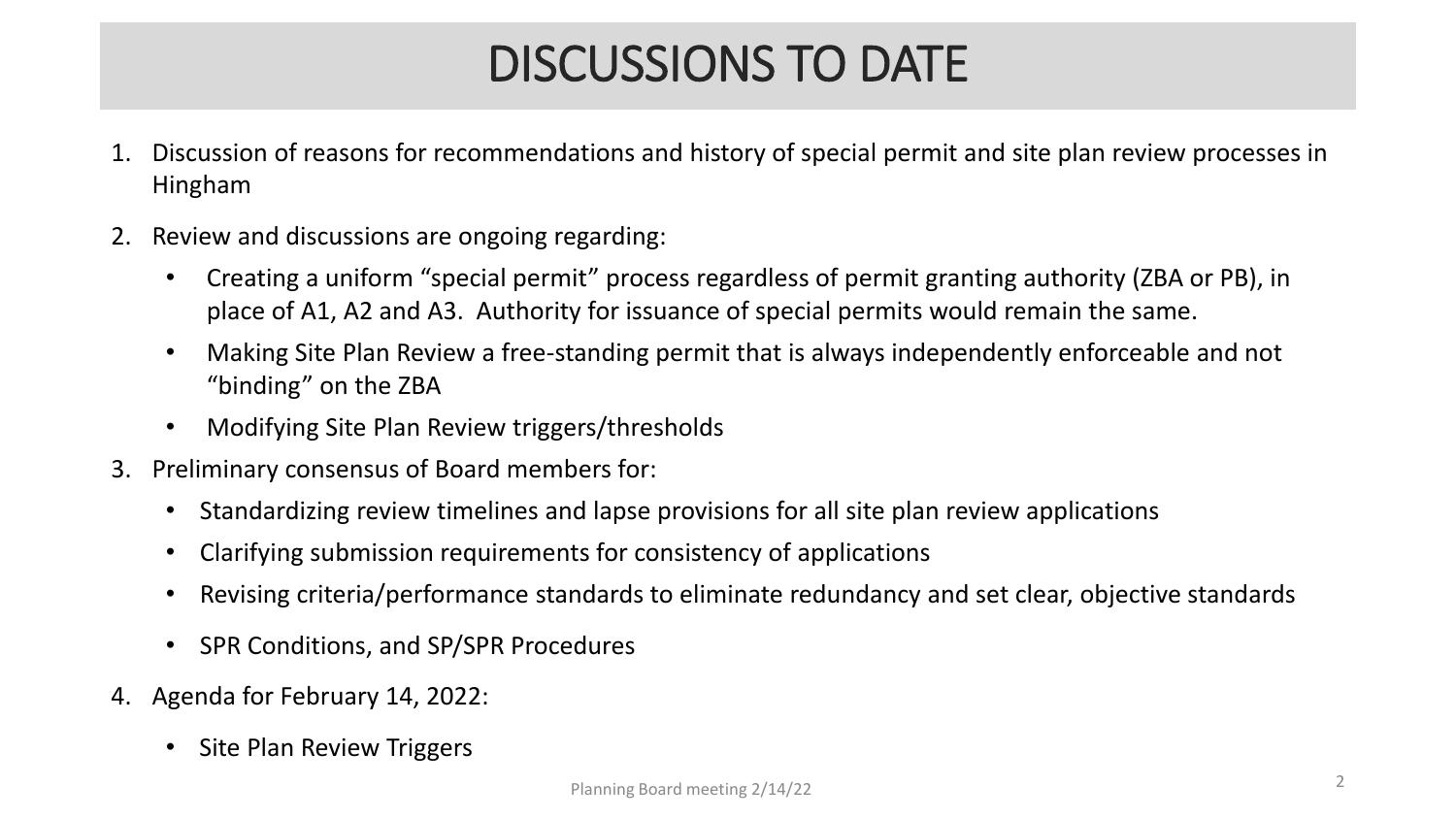#### **EXISTING PROVISIONS**

#### **I-G Special Permits with Site Plan Review**

Summary: Site Plan Review is required for every application for a Special A2 or Special Permit A3.

#### **I-H Building Permits with Site Plan Review**

All applications for work subject to IV-B,6

#### **IV-B Special Requirements to Schedule of Dimensional Requirements**

- Site Plan Review, as defined in Section I-I, shall be conducted by the Planning Board or its 6. designee and may be subject to professional consultant review consistent with Section I-F, 3, for all projects which meet the following criteria:
	- all non-residential projects which are estimated to cost \$20,000 or more; a.
	- all projects that would (i) create a land disturbance or an alteration of drainage b. patterns over an area greater than 5,000 square feet; or (ii) create a land disturbance of more than 2500 square feet in areas with slopes greater than 10%
	- all projects that are part of a larger common plan of development or sale that C. would disturb more than one acre in the aggregate;

subject to exemptions for certain work such as:

- normal maintenance of agricultural land
- Routine landscaping
- Construction of fences
- Installation of utilities (other than drainage)
- Projects wholly within the jurisdiction of Conservation Commission
- Road widening projects that do not disturb more than one acre and in accordance with Hingham's MS4 Permit

#### **PROPOSED CHANGES**



- (B)+create·a·land·disturbance·of·more·than·2500·square·feet·in·areas·with· slopes greater than 10%.
- (ii)  $\rightarrow$  Construction, alteration, or expansion of a parking lot or parking structure, resulting in more than 5 new or additional parking spaces.
- (iii) → Construction, reconstruction, or addition of, or exterior alteration to, an structure<sup>·</sup> in· the· Downtown· Hingham· Overlay· District· or· the· Hingham Harbor Overlay District.<sup>4</sup>

Subject to the same exemptions except for Conservation Commission Jurisdiction.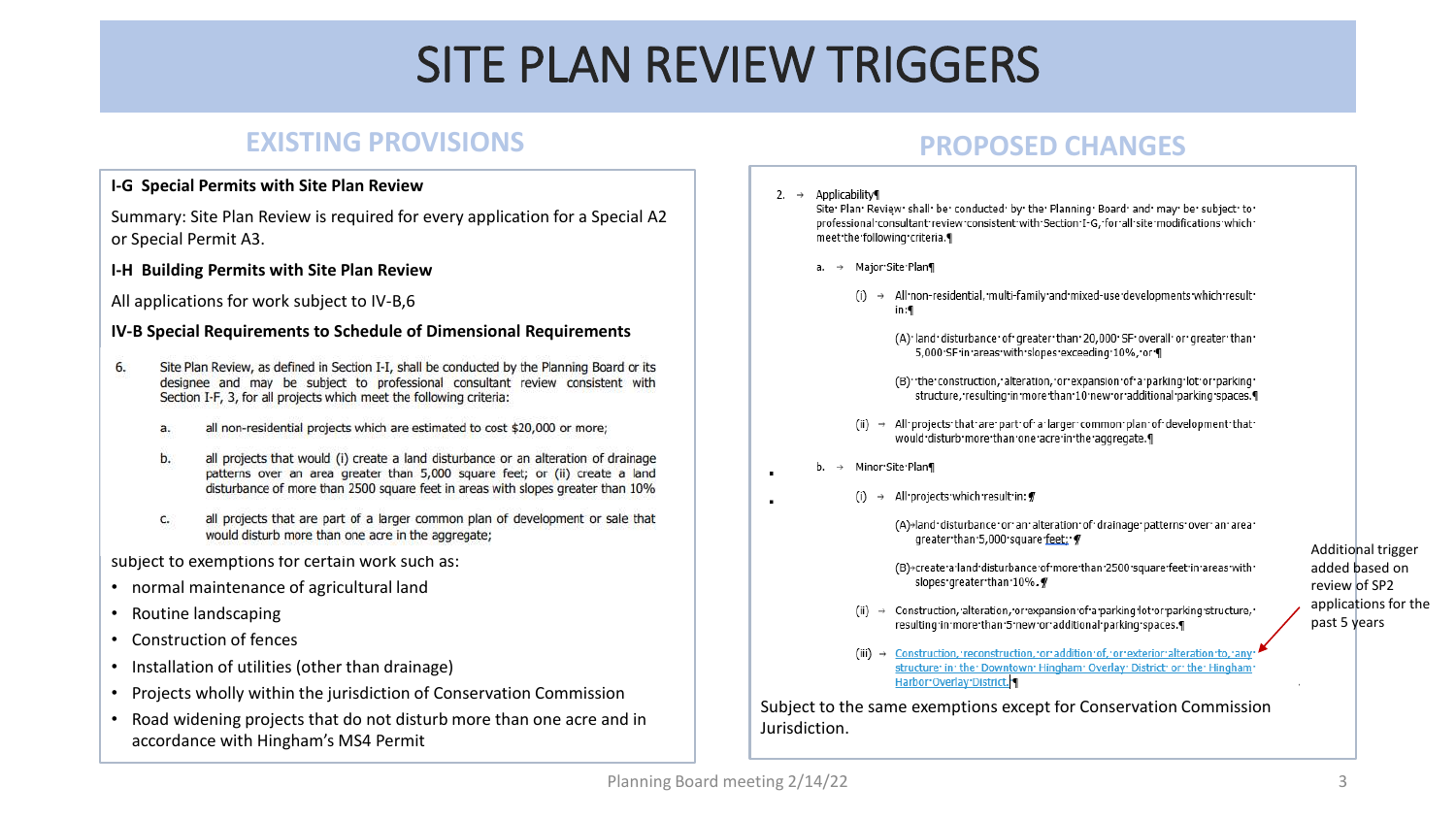### **TRACKED CHANGES AGAINST EXISTING BY-LAW**

| <b>Applicability</b><br>Site Plan Review shall be conducted by the Planning Board or its designee and may be<br>subject to professional consultant review consistent with Section I-F-3I-G, for all projects<br>site modifications which meet the following criteria. [4] | Susan Murphy<br>Site Plan-Review triggers moved from IV-B.6 and revised per the<br>tracked changes shown here. I     |
|---------------------------------------------------------------------------------------------------------------------------------------------------------------------------------------------------------------------------------------------------------------------------|----------------------------------------------------------------------------------------------------------------------|
| $a. \rightarrow$ Major Site Plan<br>aAll non-residential multi-family and mixed-use developments which<br>result in: ¶                                                                                                                                                    | Susan Murphy<br>Revisions to IV-B.6(a).<br>Eliminates trigger that would require interior only waivers.]             |
| are estimated to cost \$20,000 or more; (A) land disturbance of greater<br>than:20,000:SF:overall:or:greater:than:5,000:SF:in:areas:with:slopes:<br>exceeding 10%, or I                                                                                                   |                                                                                                                      |
| (B) ·· the construction, · alteration, · or · expansion · of · a · parking · lot · or · parking ·<br>structure, resulting in more than 105 new or additional parking spaces.                                                                                              |                                                                                                                      |
| $(H)(ii) \rightarrow aAll projects' that' are part' of a larger common plan' of 'development' or "sale"$<br>that would disturb more than one acre in the aggregate.                                                                                                       | Susan Murphy<br>Moved from IV-B.6(c)-this provision is required by state MS4<br>stormwater requirements.             |
| Minor Site Plan                                                                                                                                                                                                                                                           |                                                                                                                      |
| → aAll projects which result in: ¶                                                                                                                                                                                                                                        |                                                                                                                      |
| (A) that would (iB) create a land disturbance or an alteration of drainage<br>patterns over an area greater than 5,000 square feet: T                                                                                                                                     |                                                                                                                      |
| (A)(B)<br>2500 square feet in areas with slopes greater than 10%.                                                                                                                                                                                                         |                                                                                                                      |
| (ii) → Construction, alteration, or expansion of a parking lot or parking structure,<br>resulting in more than 5 new or additional parking spaces.                                                                                                                        |                                                                                                                      |
| (iii) $\rightarrow$ Construction, reconstruction, or addition of, or exterior alteration to, any<br>structure: in: the: Downtown: Hingham: Overlay: District: or: the: Hingham:<br>Harbor Overlay District. I                                                             |                                                                                                                      |
| <mark>.all-projects</mark> that-are-part-of-a-larger-common-plan-of-development-or-sale-that<br>would-disturb-more-than-one-acre-in-the-aggregate; \]                                                                                                                     | Susan Murphy<br>Since IV-B.6(d) contains exemptions from IV-B.6(b), these two-<br>provisions have been consolidated. |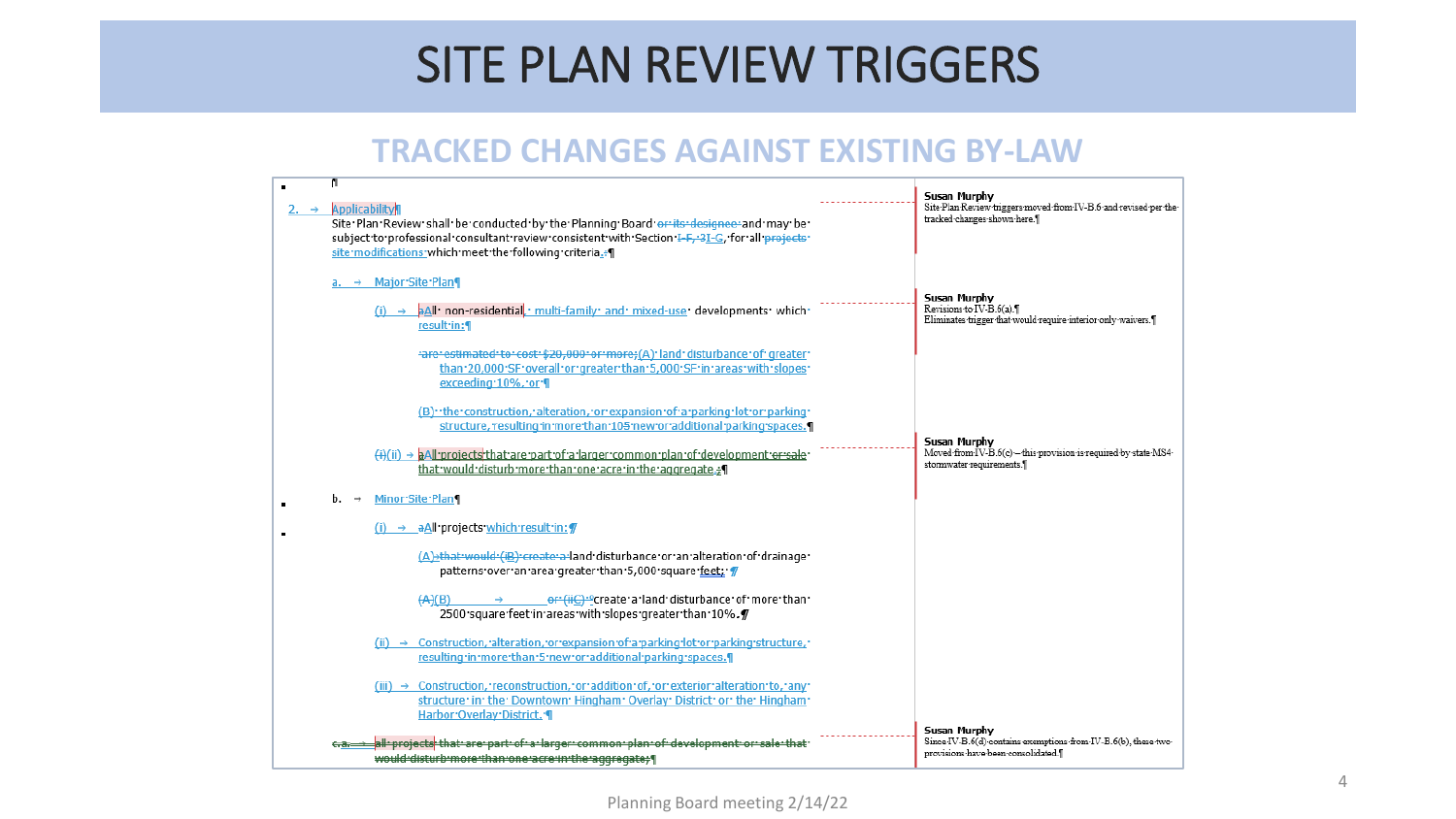### **TRACKED CHANGES AGAINST EXISTING BY-LAW (cont.)**

#### $2.3. \rightarrow Exemptions.$ nNotwithstanding the foregoing, the following types of projects shall be exempt from site plan-reviewSite-Plan-Review-under-this-subsection-b. 1  $a. \rightarrow$  normal maintenance and improvement of land in agricultural use as defined by the Wetlands· Protection· Act, · Massachusetts· General· Laws· Chapter· 131, · Requlation· 310 CMR 10.04; 1 routine maintenance of existing landscaping, gardens or lawn areas; [ b. the construction of fencing that will not alter existing terrain or drainage patterns; d.  $\rightarrow$  installation of utilities other than drainage (gas, water, electric, telephone, etc.) which will not alter terrain, ground cover, or drainage patterns; or (i) -> projects wholly within the jurisdiction of the Conservation Commission and requiring an Order of Conditions under the Wetlands Protects Act, Massachusetts General-Laws-Chapter-131, Section-40, the Town-of-Hingham-Wetlands-Protection By-Law, and/or the Rivers Protection Act., or e. → road· widening· or· improvement· projects; · provided· that· road· projects· that· (i)· increase the amount of impervious area by greater than or equal to a single lane width, '(ii) 'disturb 'more 'than 'one acre, 'and '(iii) 'discharge 'to 'the 'Town's 'municipal' stormwater system, shall meet the applicable requirements of the Town of Hingham MS4 Permit.

Change to Section IV-B,6:

6. → Site Plan Review to the extent required pursuant to - as defined in Section I-I.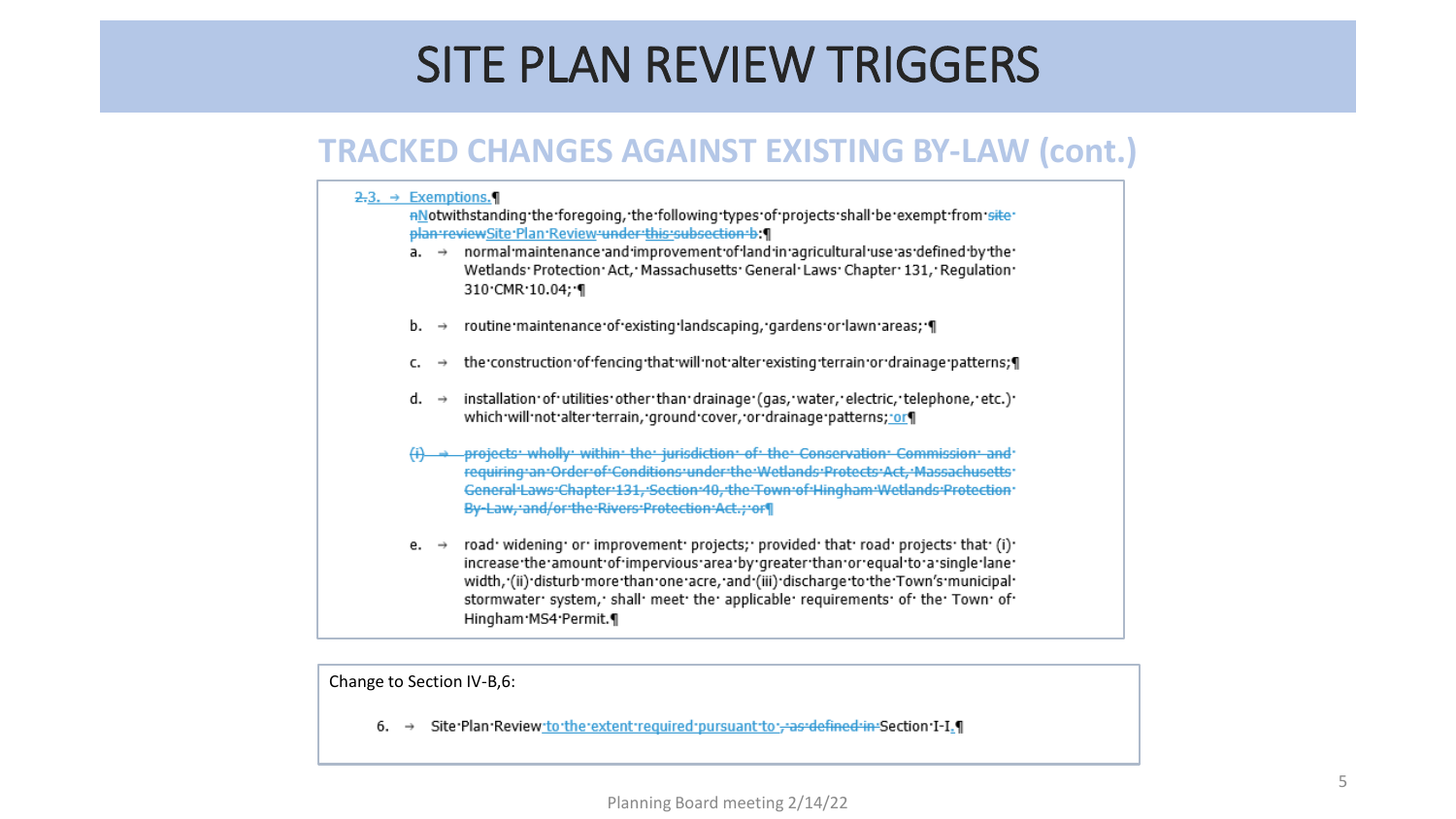### **Analysis of Prior Projects (2017-2021)**

| <b>Property</b>                       | <b>Permit/Project</b>                                       | <b>Special Permit</b><br><b>A3 Parking</b><br><b>Determination</b> | <b>Would SPR Be Required</b><br><b>Under New Triggers</b> | <b>Notes</b>                                                                            |  |
|---------------------------------------|-------------------------------------------------------------|--------------------------------------------------------------------|-----------------------------------------------------------|-----------------------------------------------------------------------------------------|--|
| 2021                                  |                                                             |                                                                    |                                                           |                                                                                         |  |
| 193 Whiting Street                    | SPA2 & SPA3 for a<br>drive-up ATM/retail<br>store           | Yes                                                                | Yes                                                       | $> 5,000$ sf                                                                            |  |
| <b>84 North Street</b><br>(withdrawn) | SPA2 & SPA3 for change<br>in use to a bakery                | Yes                                                                | <b>No</b>                                                 | No land disturbance                                                                     |  |
| 94 Derby Street, Suite<br>217         | SPA2 Mod. for Nomai                                         | <b>No</b>                                                          | <b>No</b>                                                 | Tenant fit-out of<br>patio; PB waived SPR                                               |  |
| <b>208 Downer Ave</b>                 | SPA2 Mod. for new<br>boat barn at HYC                       | <b>No</b>                                                          | Yes                                                       | $> 5,000$ sf and<br>$> 2,500$ sf w/slope                                                |  |
| <b>0 Station Street</b>               | SPA2 & SPA3 for<br>Hingham Farmer's<br>Market               | Yes                                                                | <b>No</b>                                                 | No land disturbance                                                                     |  |
| 2020                                  |                                                             |                                                                    |                                                           |                                                                                         |  |
| <b>400 Lincoln Street</b>             | SPA2 & SPA3 for tenant<br>fit out of Jersey Mike's          | Yes                                                                | <b>No</b>                                                 | PB waived SPR;<br>Interior changes<br>only; no land<br>disturbance<br>or parking impact |  |
| <b>181 North Street</b>               | SPA2 & SPA3 for<br>renovations to<br>Benjamin Lincoln House | Yes                                                                | <b>No</b>                                                 | > 5,000 sf of<br>disturbance; all<br>changes covered by<br>parking special<br>permit    |  |

Note: Certain applications were not included for the same applicant (e.g. multiple applications for HMF or multiple amendments to Derby Street special permit)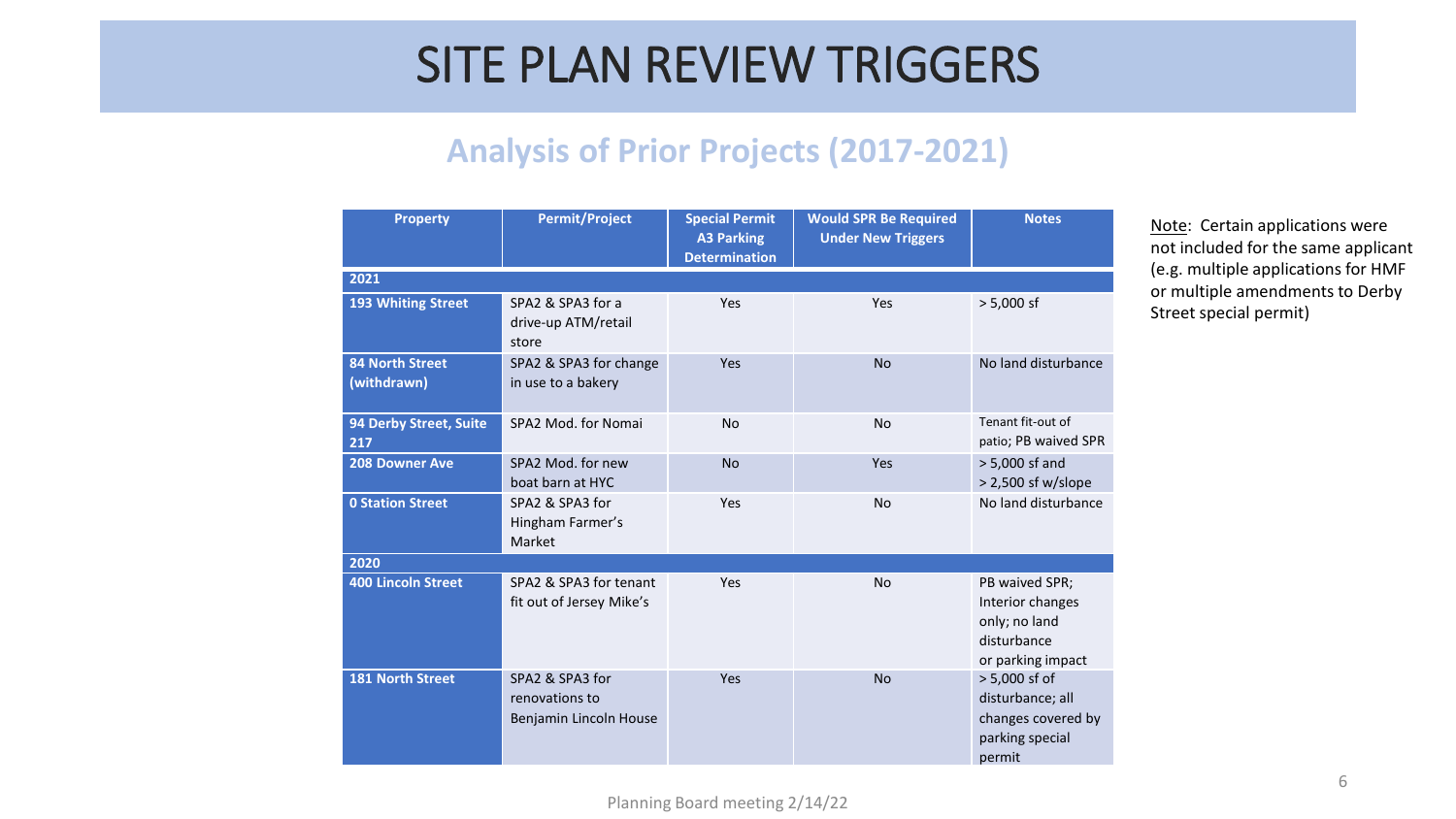### **Analysis of Prior Projects (2017-2021) - continued**

| <b>Property</b>                              | <b>Permit/Project</b>                                                          | <b>Special Permit A3</b><br><b>Parking</b><br><b>Determination</b> | <b>Would SPR Be Required</b><br><b>Under New Triggers</b> | <b>Notes</b>                                         |  |  |
|----------------------------------------------|--------------------------------------------------------------------------------|--------------------------------------------------------------------|-----------------------------------------------------------|------------------------------------------------------|--|--|
| 2019                                         |                                                                                |                                                                    |                                                           |                                                      |  |  |
| 1142 Main Street<br>(withdrawn)              | SPA2 for a Bed & Breakfast                                                     | <b>No</b>                                                          | <b>No</b>                                                 | Less than 5,000 sf                                   |  |  |
| 1 Old Derby Street<br>(withdrawn)            | SPA2 & SPA3 for Ocean<br>Honda                                                 | Yes                                                                | Yes                                                       | $> 5,000$ sf                                         |  |  |
| <b>100 Research Road</b>                     | SPA2 & SPA3 for<br>expansion of collision<br>center at Best Chevy              | Yes                                                                | <b>No</b>                                                 | Interior<br>renovations                              |  |  |
| <b>100 Derby Street</b>                      | SPA2 Mod. & SPA3 Mod.<br>for Rite Aid addition &<br>parking changes            | Yes                                                                | Yes                                                       | $> 5,000$ sf                                         |  |  |
| <b>24 Shipyard Drive</b>                     | SPA2 for pier repairs and<br>191 SF swap of are btwn 2<br>fisherman structures | <b>No</b>                                                          | <b>No</b>                                                 | No site changes; no<br>impact on roads or<br>parking |  |  |
| <b>99 Derby Street</b>                       | SPA2 & SPA3 for Fusion<br><b>Education operation</b>                           | Yes                                                                | <b>No</b>                                                 | Less than 5,000 sf                                   |  |  |
| <b>45 Industrial Park Road</b>               | SPA2 & SPA3 for ballet<br>studio fit out                                       | Yes                                                                | No                                                        | Interior<br>renovations                              |  |  |
| 25-33 Central Street<br>(withdrawn)          | SPA2 & SPA3 for a<br>commercial/residential<br>building                        | Yes                                                                | Yes                                                       | $> 5,000$ sf                                         |  |  |
| 11 Bank Ave & 103-105<br><b>North Street</b> | SPA2 & SPA3 for a<br>commercial/residential<br>building                        | Yes                                                                | Yes                                                       | $> 5,000$ sf                                         |  |  |
| 158-160 Hersey Street                        | SPA2 to establish use of<br>abandoned single-family<br>dwelling                | <b>No</b>                                                          | <b>No</b>                                                 | PB waived Site Plan<br>Review                        |  |  |
| <b>315 Lincoln Street</b>                    | SPA2 & SPA3 for a Dunkin<br>Donuts                                             | Yes                                                                | Yes                                                       | $> 5,000$ sf                                         |  |  |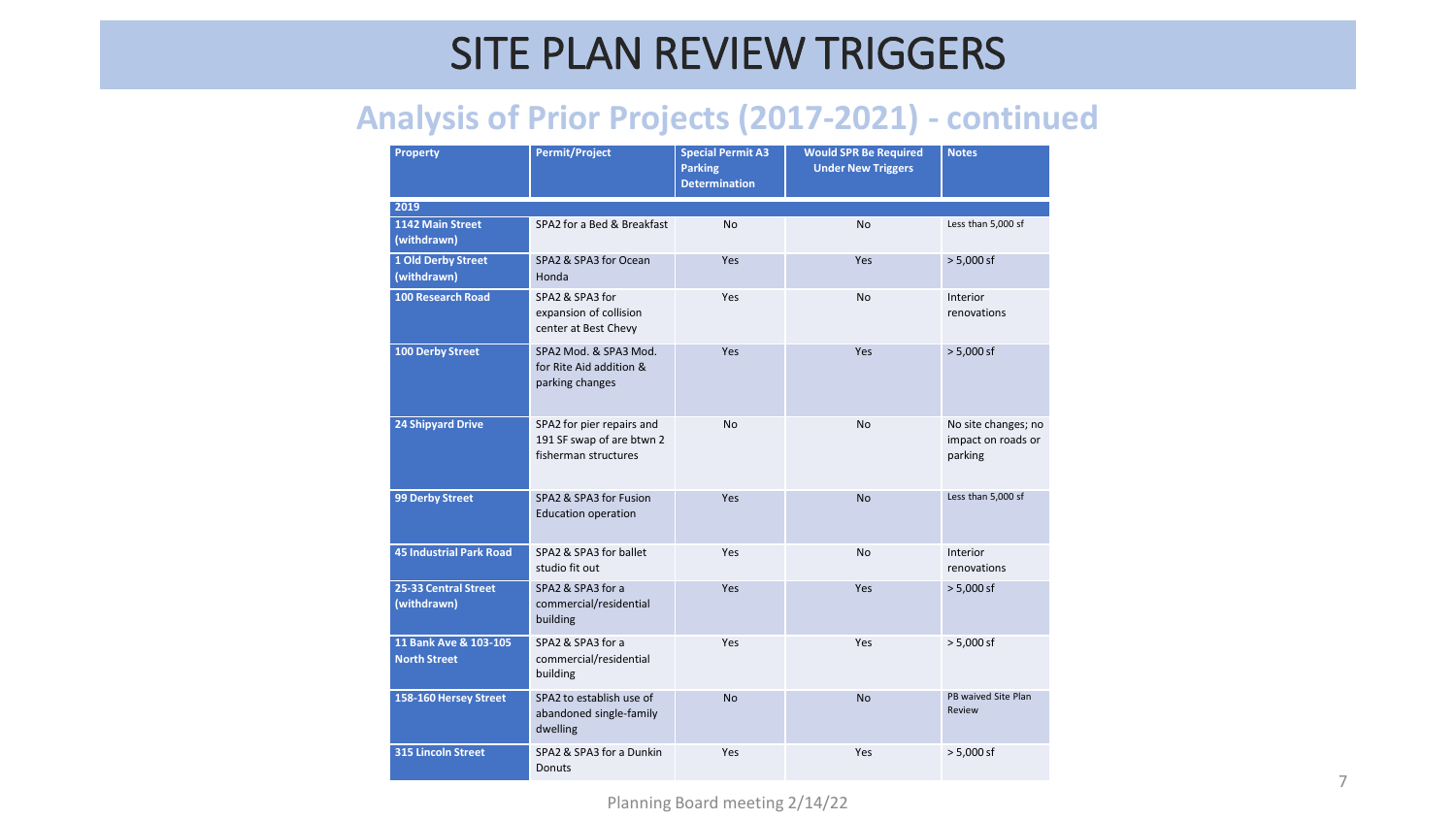### **Analysis of Prior Projects (2017-2021) - continued**

| <b>Property</b>                                   | <b>Permit/Project</b>                                               | <b>Special Permit A3</b><br><b>Parking</b><br><b>Determination</b> | <b>Would SPR</b><br><b>Be Required Under New</b><br><b>Triggers</b> | <b>Notes</b>             |  |  |
|---------------------------------------------------|---------------------------------------------------------------------|--------------------------------------------------------------------|---------------------------------------------------------------------|--------------------------|--|--|
| 2018                                              |                                                                     |                                                                    |                                                                     |                          |  |  |
| <b>6 Station Street</b>                           | SPA2 & SPA3 for a<br>commercial/residential<br>building             | Yes                                                                | Yes                                                                 | $> 5,000$ sf             |  |  |
| <b>150 Research Park</b><br><b>Drive, Suite 1</b> | SPA2 & SPA3 for<br>operation of Physex<br>health club               | Yes                                                                | <b>No</b>                                                           | Interior changes<br>only |  |  |
| <b>95 Otis Street</b><br>(w/drawn)                | SPA2 & SPA3 for<br>Farmer's Market                                  | Yes                                                                | <b>No</b>                                                           | <b>No</b>                |  |  |
| 2017                                              |                                                                     |                                                                    |                                                                     |                          |  |  |
| <b>335 Lincoln Street</b>                         | SPA2 & SPA3 for<br>operation of Russo<br>Marine boat sales          | Yes                                                                | Yes                                                                 | <b>No</b>                |  |  |
| <b>16B North Street</b>                           | SPA2 & SPA3 for second<br>floor renovations for<br>insurance office | Yes                                                                | <b>No</b>                                                           | Interior changes<br>only |  |  |
| <b>428 Lincoln Street</b>                         | SPA2 & SPA3 for<br>expansion of 99<br>Restaurant                    | Yes                                                                | Yes                                                                 | $> 5,000$ sf             |  |  |
| <b>31 Otis Street</b>                             | SPA2 & SPA3 for Bath<br>House construction with<br>snack shack      | Yes                                                                | Yes                                                                 | $> 5,000$ sf             |  |  |
| <b>578 Main Street</b>                            | SPA2 for personal<br>wireless service inside                        | <b>No</b>                                                          | <b>No</b>                                                           | Interior cell<br>antenna |  |  |
| 87-89 Hersey Street                               | SPA2 to establish use of<br>abandoned dwelling                      | <b>No</b>                                                          | <b>No</b>                                                           | No changes to<br>site    |  |  |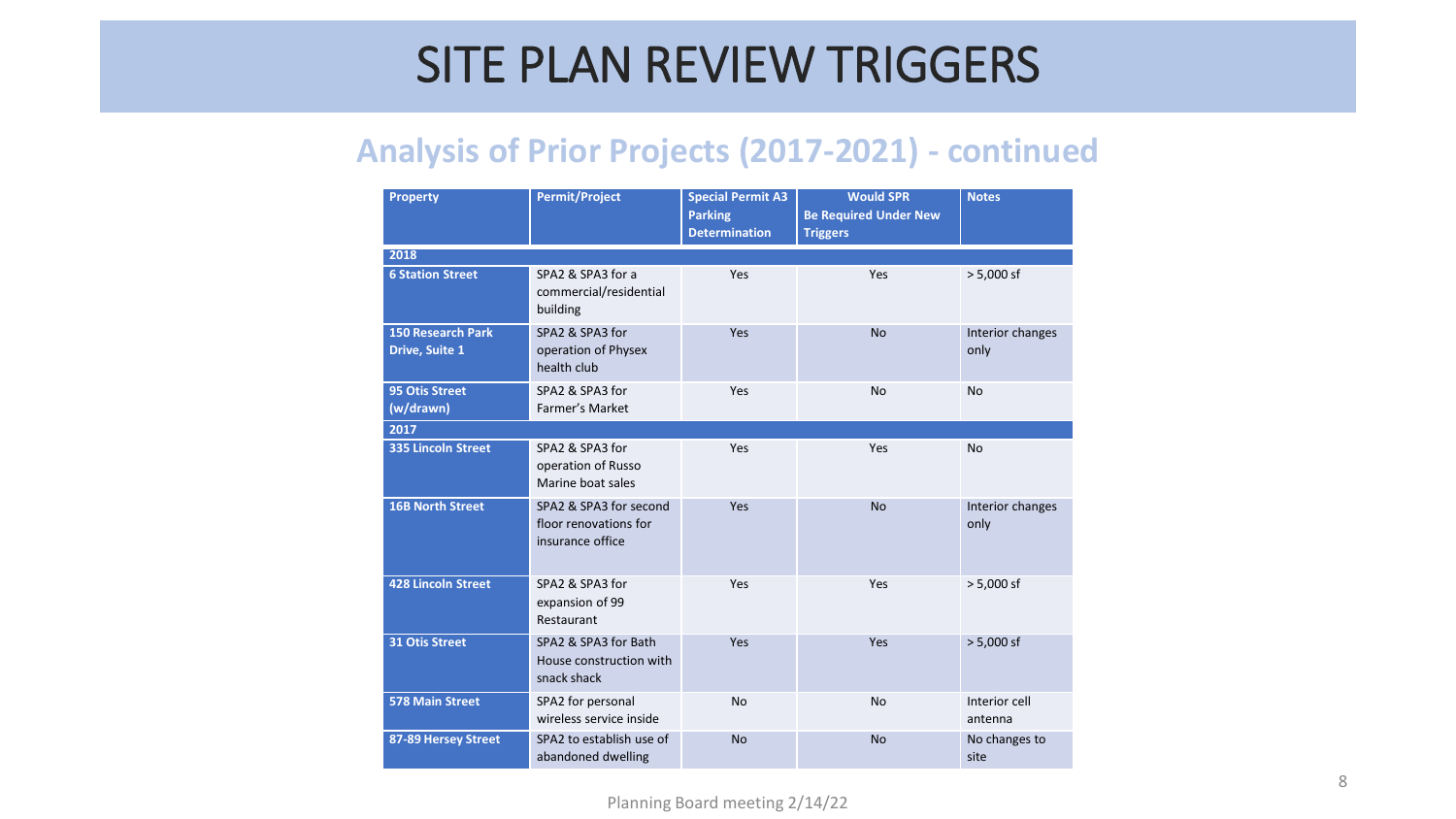### SPECIAL PERMIT – PARKING DETERMINATIONS

#### **EXISTING DESIGN STANDARDS**

- 5. Design Standards
	- All parking areas designated for a use other than Single-Family Dwelling shall be designed to a. provide safe and convenient vehicular and pedestrian access, circulation and maneuverability and pedestrian activity, in accordance with this Section.
	- All driveways shall be located and designed so as to minimize conflict with traffic on public b. and private ways and to provide good visibility and sight distance for observation of approaching vehicular or pedestrian traffic.
	- Loading spaces shall be provided for all commercial activities. Their location, number and c. length will be reviewed and approved during the site-plan-reviewSite Plan Review process.
	- Ample space shall be designated for access to loading and service doors separate from all d. parking areas and without obstruction or hindrance to travel on streets, driveways and aisles.
	- Required parking and loading facilities shall be laid out so that each vehicle may proceed to e. and from its parking space without requiring the movement of any other vehicle. In no case shall parking or loading spaces be located as to require the backing or maneuvering of a vehicle onto a sidewalk, or public or private way in order to leave the space. Driveways should be located and designed so that queues do not obstruct effective use of aisles and parking spaces.
	- f. Parking space overhangs are not permissible beyond a property line, over a sidewalk, into a fire lane, or adjacent to a structure where a minimum clear distance of four feet cannot be provided.
	- A substantial bumper of masonry, steel or heavy timber, or concrete or granite curb, or berm g. curb which is backed shall be placed at the edge of the surfaced areas except driveways to protect abutting structures, properties, sidewalks and screening materials.
	- Any illumination of parking areas or loading or service areas shall be directed so as not to h. shine upwards or on abutting properties or public or private ways.
	- Parking spaces shall be delineated by white pavement markings. i.

*Amend to reference new SPR Performance Standard for lighting*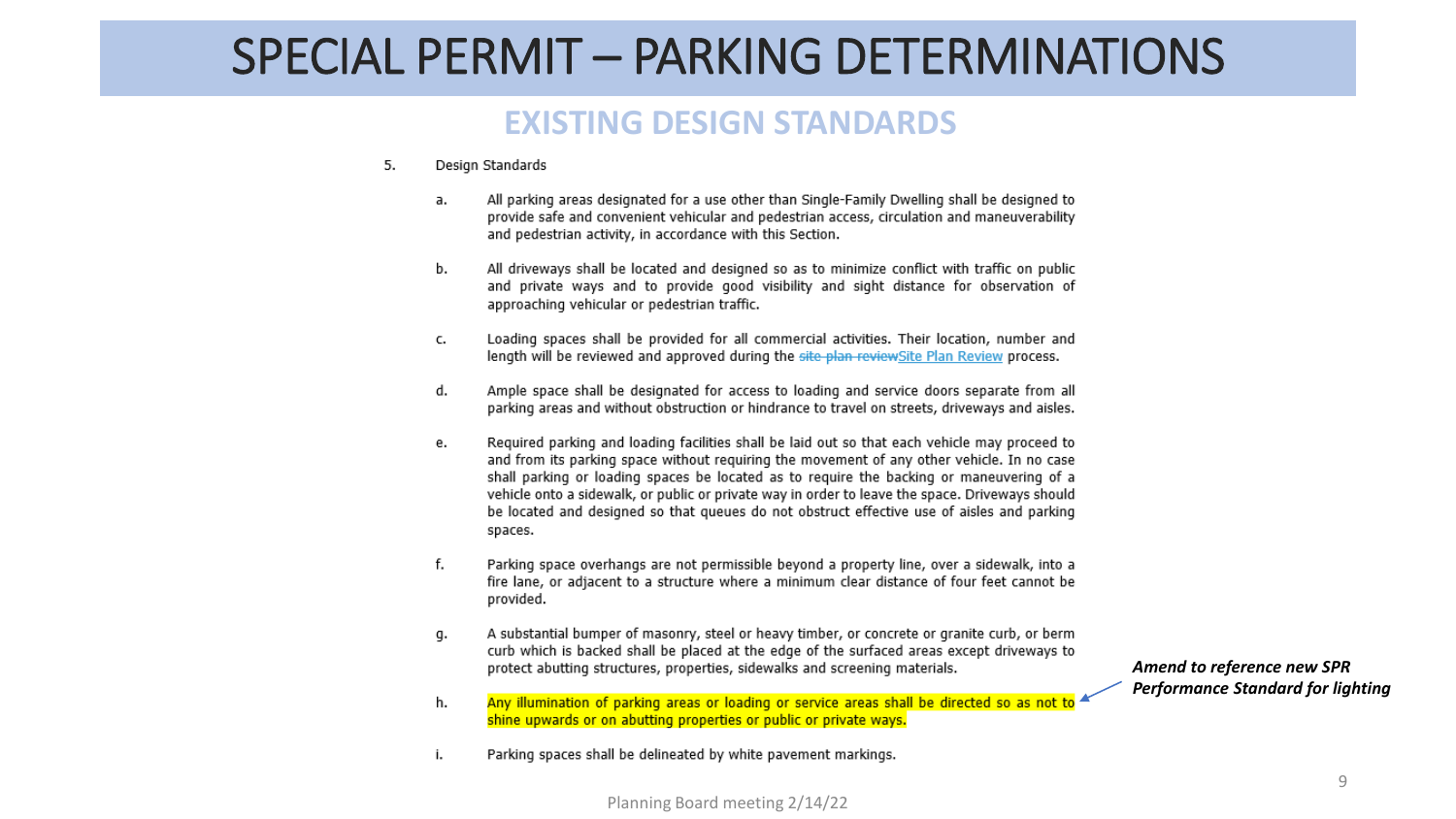### SPECIAL PERMIT – PARKING DETERMINATIONS

#### **EXISTING DESIGN STANDARDS**

- i. Parking spaces shall be delineated by white pavement markings.
- Handicap spaces shall be provided in accordance with the Architectural Access Board j. regulations (521 CMR) for all parking areas exceeding 15 spaces.
- ⊿ k. The layout of the parking area shall provide sufficient space for the storage of plowed snow unless removal by other means is assured.
	- The maximum parking lot grade shall be 4 percent and the minimum 1 percent. Parking areas I. shall be surfaced with asphalt, concrete, or similar non-erosive surface, and drained in a manner deemed to be best management practice (BMP) to prevent erosion or excessive water flow across public and private ways or abutting properties as well as graded and drained such that stormwater runoff does not accumulate on the ground surface. In addition to the foregoing, pervious paving materials may be permitted at the discretion of the Planning Board, subject to compliance with design and construction standards referenced in this subsection. The drainage system shall be designed to control the 10 year storm event, and stormwater management shall conform to the Stormwater Performance Standards and Guidelines of the Massachusetts Department of Environmental Protection. The submittal should include information on the specific design proposed for pervious or porous pavement, and details of the required maintenance should be noted on the plans and incorporated as part of the submittal.
- Parking lots containing 10 or more parking spaces shall have at least one live tree and m. additional understory plantings per 10 spaces, such trees to be located within landscaped sections and islands in or around the parking area so as to soften the visual impact of large are desfytred so as to rate a public (vay, the randstaphity siral provide a year round screening [partial provisions of (m)]effect to prevent headlight glare from shining into the way and soften the visual impact of the parking field. Trees shall be at least a three inch (3") caliper, with a clear trunk at least five feet (5') from the ground, and planted in raised plots providing a minimum of fifty square feet of seeded or landscaped permeable area per tree, whether planted singly or in groves. Proforance should he given to species of growth and cultivation habit appropriate to the site
	- n. Shared Parking/Reduction in Parking Requirements
	- o. Landbanked Off-Street Parking Areas

#### *Amend to reference new SPR Performance Standard for stormwater*

*Amend to reference new SPR Performance Standard for tree preservation*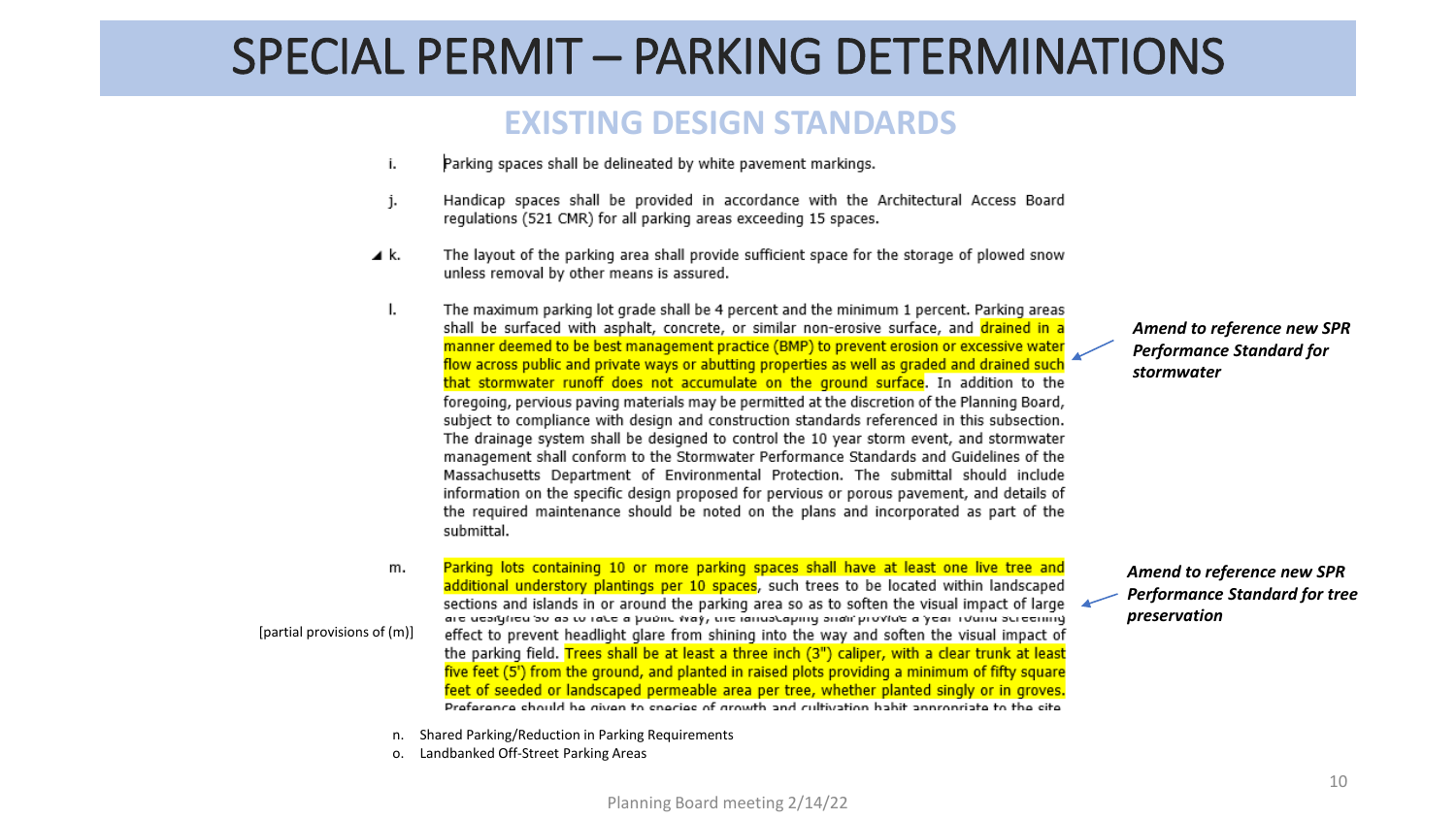### SPECIAL PERMIT – PARKING DETERMINATIONS

### **APPROVAL CRITERIA**

- An applicant is not entitled to a Special Permit. The Planning Board may approve such an application 6. for a Special Permit A3Special Permit Parking Determination if it finds that, in its judgment:
	- The parking is sufficient in quantity to meet the needs of the proposed project; ⊿ a.
		- Pedestrian access and circulation has been provided for; b.
		- New driveways have been designed to maximize sightline distances to the greatest extent c. possible;
		- d. It is impractical to meet these standards and that a waiver of these regulations will not result in or worsen parking and traffic problems on-site or on the surrounding streets, or adversely affect the value of abutting lands and buildings; and
		- The parking meets all applicable Design Standards, or it is impractical to meet one or more e. of such Standards and the The granting of relief is consistent with the intent of this By-Law and will not increase the likelihood of accident or impair access and circulation.